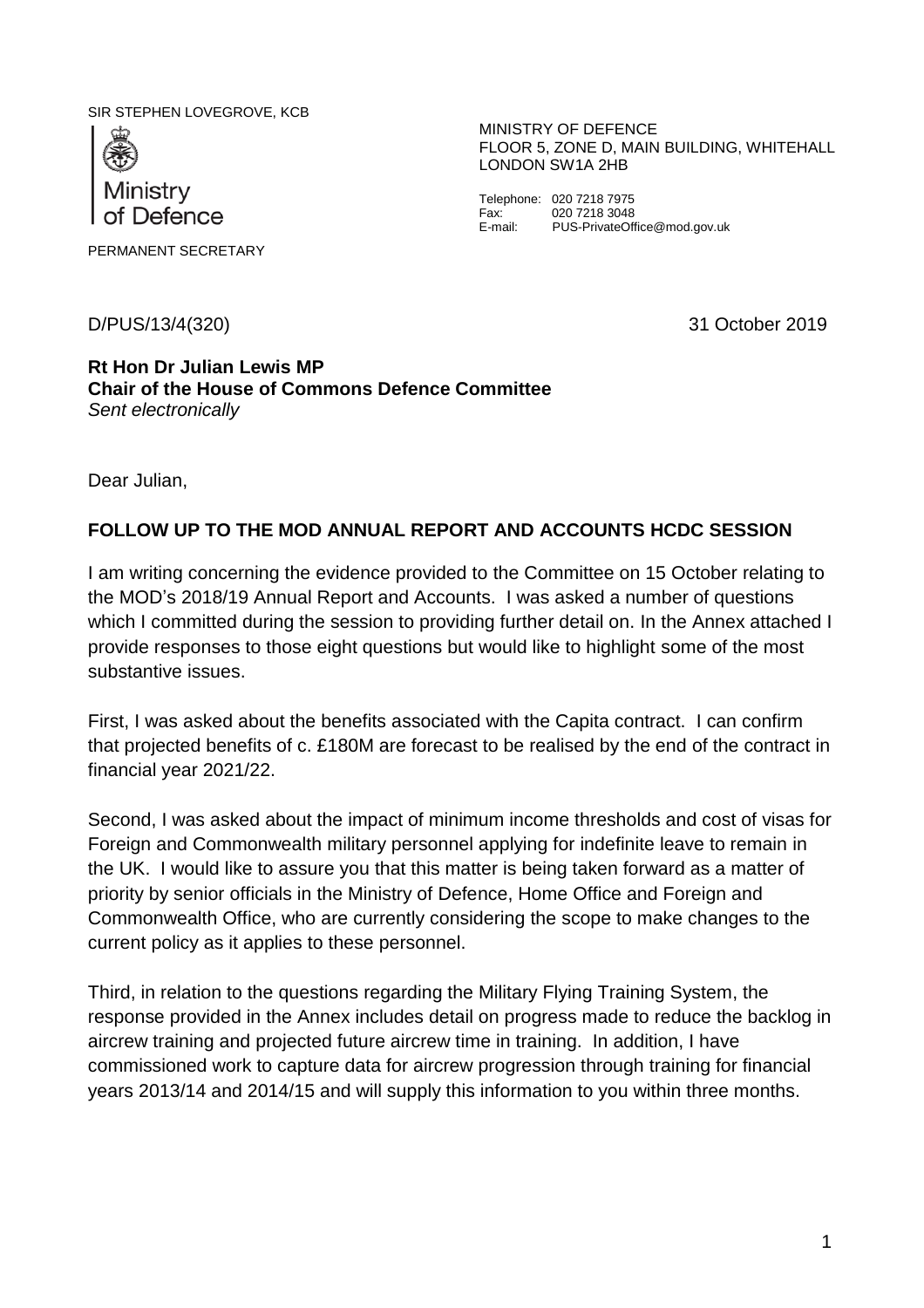Finally, I would particularly like to draw your attention to the information in the Annex showing the significant work being undertaken with the Department for Education for improving skills for the future.

Yours sincerely,

Johan Longere

**STEPHEN LOVEGROVE**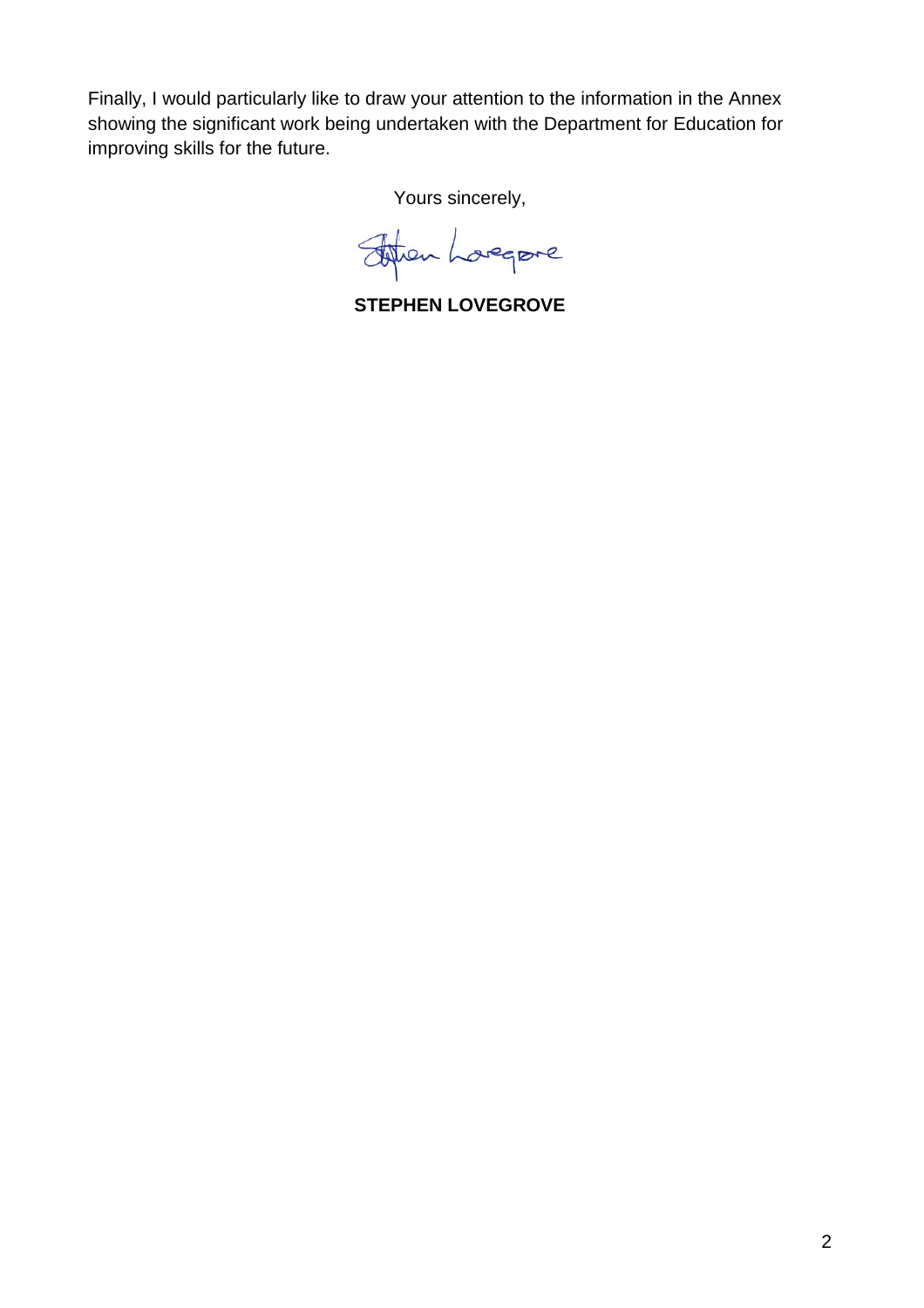## **Annex**

## **Follow up Questions from House of Commons Defence Committee (HCDC) on Annual Report and Accounts (ARAc) 2018-19 held on 15 October 2019**

**1. Questions 39** Martin Docherty-Hughes: This question relates to previous questions to Cat Little or Sir Simon Bollom. Of those contracts that we talk about for those non-accountants, **how many would be dollar-denominated?**

### Response

The number of current arrangements denominated in US\$ dollars is 539. This comprises of 438 live Foreign Military Sales cases and 121 direct contracts. (Foreign Military Sales (FMS) cases are procurement arrangements with the United States Department of Defense (USDOD)).

## **2. Questions 44-51:**

**Question 44** Mr Francois: Thank you, Chair. I will try not to be too long. The NAO reported at the end of last year that Capita had not met its performance targets for the number of new recruits in 37 out of the 38 months to September 2018. When the contract was let in 2012, it essentially had two objectives. One was to increase recruitment into the British Army. In that respect it has been an unmitigated disaster. But it was also intended to save in the order of a quarter of a billion pounds over the 10-year programme. **How much money have you saved to date?**

Air Marshal Knighton: I think, Mr Francois, the net benefit was £180 million. We are still forecasting that.

**Question 45** Mr Francois: No, the NAO said that, "In 2012, the Army forecast that the Programme would achieve financial savings of £267 million by 2022". That is from the NAO's report into Capita.

Air Marshal Knighton: You have to offset that with the costs that you would need to invest in it.

**Question 46** Mr Francois: I am just telling you that the NAO said 267. Anyway, go on.

Sir Stephen Lovegrove: I think the 267 is the same as the 180. It is just a net figure as opposed to a gross figure.

## Response

At the beginning of the £1.36 billion Recruiting Partnering Project (RPP), benefits were estimated in the region of £267 million. By the time of the National Audit Office (NAO) inquiry into the RPP, this had been revised to £258 million. Following the findings of the NAO, projected benefits were revised to be circa £180 million by the end of the contract.

At the end of financial year 2018/19, the RPP has recorded around £80 million in benefits, and the Army remain confident that the remaining benefits will be realised before the contract ends. The majority of these are expected to be delivered towards the end of the contract for two primary reasons. Firstly, there has been a requirement to offset the cost increases, which were largely Information and Communications Technology related, which have now happened. Secondly, the benefits largely relate to a reduction in manpower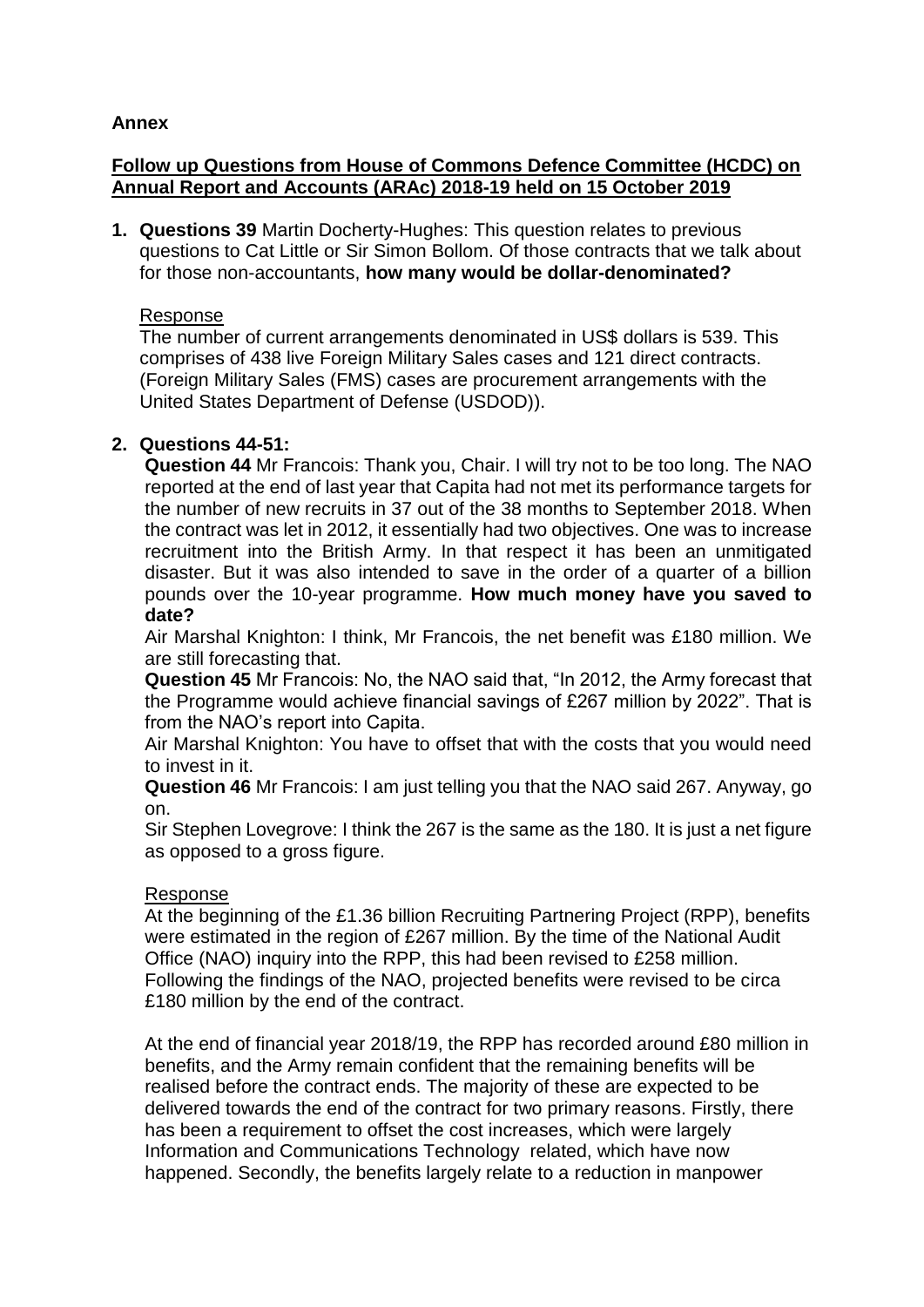across recruiting activities. This has always been the forecast position, which has the impact of accumulating benefits towards the end of the programme.

**3. Question 53:** In what year will we actually hit the target that you contracted for?

## Response

It is expected that soldier inflow targets will be achieved by the end of the contract in Financial Year 2021/22. However, there are very positive indications that the expected delivery of 80% of the target this year will be exceeded; with the contract already having offered jobs to 76% of the applicants the Army needs with 5 months still to run in the recruiting year. Both the Army and Capita continue to exploit every opportunity to deliver 100% this year**.** 

**4 Question 64**: Chair: And the 11-month wait for Sandhurst?

## Response

The time taken between applying for and starting training as an officer cadet at the Royal Military Academy Sandhurst (RMAS) is not tracked in the same way as for soldiers. This is because it varies considerably for officer applicants. For example bursary applicants can apply years ahead of their planned entry date. Consequently, any average waiting time would be meaningless.

Equally, every Direct Entry intake to RMAS this year has been full to capacity, as it has been for the last two years; and with three intakes a year, unfortunately this will mean some people will be waiting for a place on what continues to be an incredibly competitive course.

**5 Questions 102-104:** Commonwealth pay and visas

**Question 102** Martin Docherty-Hughes: **Have you made any progress with the Home Office in resolving the impact on foreign and Commonwealth military personnel of the minimum income threshold, and the high cost of visas and indefinite leave to remain?**

**Question 104** Martin Docherty-Hughes: I will ask you the final section on this. The former Minister for defence people and veterans told this Committee that he believed there is "a moral case" for getting rid of these fees. **Does the Ministry of Defence continue to hold that view?**

## Response

All Service Personnel, regardless of their nationality, are subject to the Minimum Income Requirement when applying for visas for non-EU citizen dependants to enter the UK. The Minister for Defence Personnel and Veterans has written to the Home Secretary and recently met with the Minister for Immigration to investigate whether policies around visa fees and the Minimum Income Requirement could be changed or improved for Service Personnel and their dependants. This is now being taken forward by officials from both departments. In the meantime, we are making every effort to ensure that non-UK personnel and their families understand how immigration policies affect them from recruitment and throughout service life.

**6 Questions 107-8:** What contact has there been with DofE on improving skills?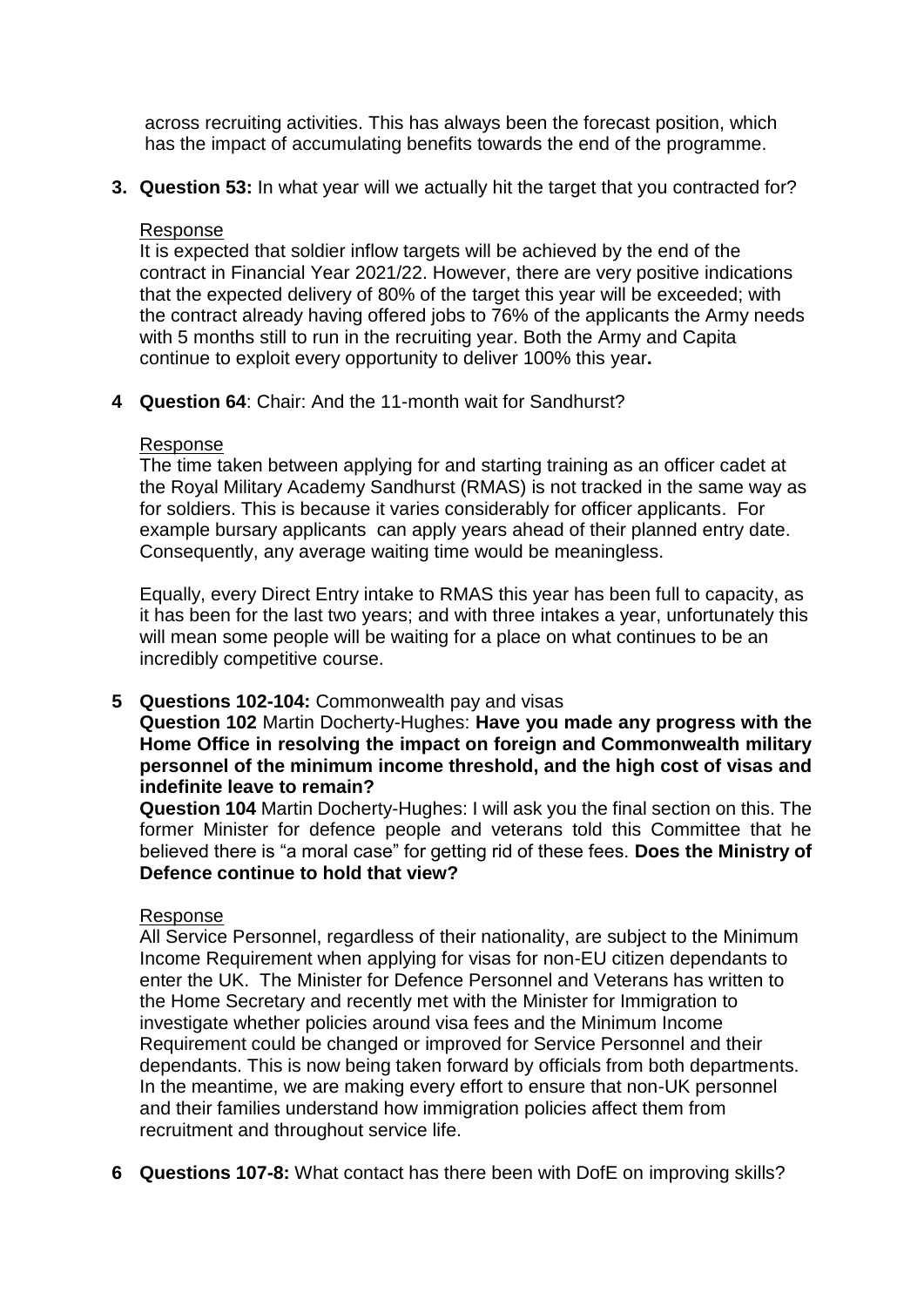**Question 106** Martin Docherty-Hughes Do you ever talk to the Department for Education about future pinch points and skills gaps in general, and how does that inform your recruitment processes for younger recruits?

#### Response

The MOD routinely, through the Directorate of Training, Education, Skills, Recruiting and Resettlement (TESRR), Civilian Human Resources and the Defence Engineering Champion , works with Department for Education (DfE) to improve skills. The main areas of focus are Apprenticeships, T Levels (a new Level 3 Qualification to be introduced in 2020), Science, Technology, Engineering and Mathematics (STEM), Higher Education/Further Education (HE/FE) Scheme and the Further Forces programme. It should be noted that the MOD also works with the Devolved Administrations on similar matters. Detail on MOD business with the DfE can be found below.

## **Apprenticeships**

The MOD works closely with DfE on the implementation of the Government's Apprenticeship Policy. MOD is one of the largest providers of apprenticeships in England with around 20,000 personnel on apprenticeships at any one time. TESRR staff attend the Cabinet Wider Public Sector meetings with DfE colleagues. Over the last three years there have been regular meetings between MOD and DfE on Apprenticeships as both adapt to the Government's Apprenticeship Reforms. The MOD reports against Government/DfE targets on the delivery of apprenticeships and engages with the National Apprentice Advertising Campaigns. The MOD is an active multi-regional member of the Apprenticeship Ambassador's Network which is linked into DfE.

## **T Levels**

The MOD and DfE remain in close contact to facilitate the introduction and implementation of T Level Policy. DfE or Education Skills Funding Agency are invited to the MOD T-level working group. A Royal Electrical and Mechanical Engineers Warrant Officer chairs the Maintenance, Installation and Repair T-level panel, and the MOD has a representative on that panel, the Onsite construction panel, and the IT Support and Services panel. The MOD has volunteered to look for additional panel members if requested. The MOD are working with DfE to set up a trial of Industrial placements in anticipation of T-levels starting in 2020.

## **STEM**

The original remit of the DfE-led, cross-Government Department STEM Oversight Board was to address the concerns of the NAO Report into UK Skills, though this has grown to address a greater coherence of approach. Indeed, considerable effort has been undertaken by the Board in mapping Government Departments' STEM engagement activity with a view of achieving some collaboration. The MOD is a prominent member of the DfE-led STEM Oversight Board, regularly providing consultancy to the DfE, including ongoing contact outside of the Board. This consultancy is reciprocal. The MOD is an exemplar for UK engineering employing in excess of 54,000 engineers and technicians and has become recognised nationally for our collaborative STEM Youth Engagement programme.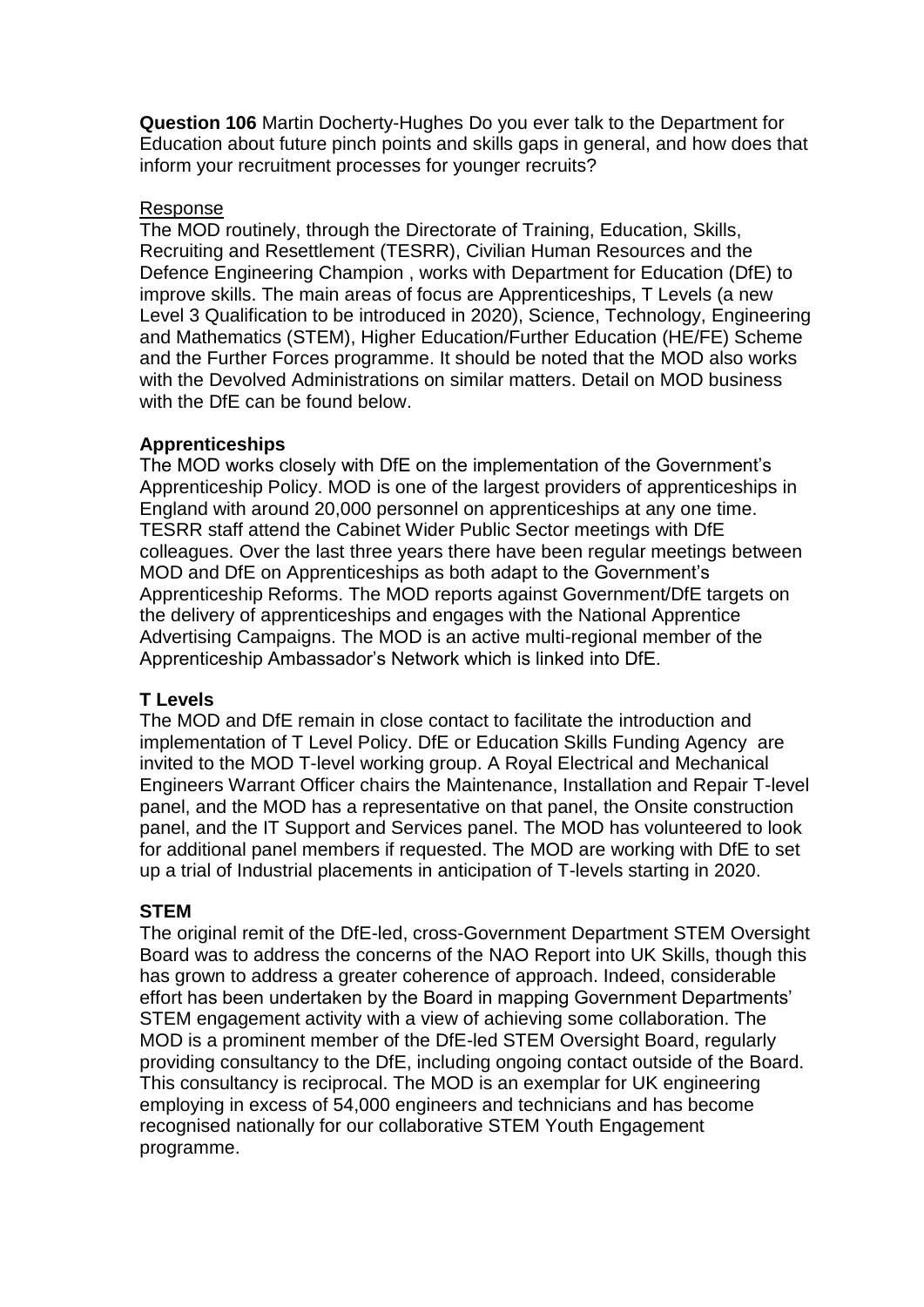## **Further Forces**

Further Forces is a national Government-funded programme that seeks to address the deficit of teaching staff in Further Education by supporting the resettlement of Armed Forces Services leavers. It retrains them and supports their transition to technical teaching in subjects including science, engineering and technology, where there is a recognised shortage of teachers in the Further Education and Training sector. It began in 2017 and is funded by the Department for Education with support from the Ministry of Defence and the Gatsby Charitable Foundation. The DfE has commissioned the Education and Training Foundation, the Government-backed national workforce development body for the sector, to deliver Further Forces. As at September 2019, Further Forces have 79 Service leavers on programme and in employment.

## **Teaching opportunities**

In September 2018 the Government unveiled a £40,000 bursary for ex-Service personnel to retrain as teachers. The bursary was developed as part of the DfE's commitment to the Armed Forces Covenant and is offered on priority undergraduate courses in Biology, Chemistry, Computing, Maths or modern foreign languages. Courses at universities nationwide offer the incentive to veterans who have left full-time employment in the British Army, Royal Air Force or Royal Navy.

This new bursary replaced the Troops to Teachers Programme, providing veterans with greater flexibility and enabling them to train with any Initial Teacher Training provider, while still receiving the same level of financial support. In addition to the bursary, trainees also have access to further support through the Government's Get Into Teaching service and other financial incentives.

## **HE/FE**

The MOD works with DfE on two specific schemes that DfE currently contributes £5 million towards. The Armed Forces Bereavement Scholarship Scheme (AFBSS) whichprovides post 16 scholarships for children of Service Personnel whose death has been attributable to Service since 1990. For Financial Year 2018/19 the DfE contribution to the AFBSS was £682,200. The second is the Publicly Funded Further Education – Higher Education Scheme for Service Leavers, which was introduced on 17 July 2008. The scheme provides funding capped at £9,250 per year (revised fee cap with effect from 1 Aug 19) towards fees to enable Service Leavers to gain a 'first' of one of the following qualifications: Full Level 3 qualification i.e. 2 A Levels (or vocational equivalent), an Undergraduate Degree (including a Foundation Degree), Higher National Certificate or Higher National Diploma (for which the entry qualification is lower than a degree) or such qualifications in Scotland which are the equivalent of those qualifications.

# **7. Question 144/145:**

**Question 144** Gavin Robinson: Have you asked the Defence Fire Safety Regulator to come in and assess the work done?

**Question 145** Gavin Robinson: Have they concluded that work? Have they, having issued shortcomings, stepped back and said, "Well, having worked with you and walked this process with you, we are now satisfied that you have adequately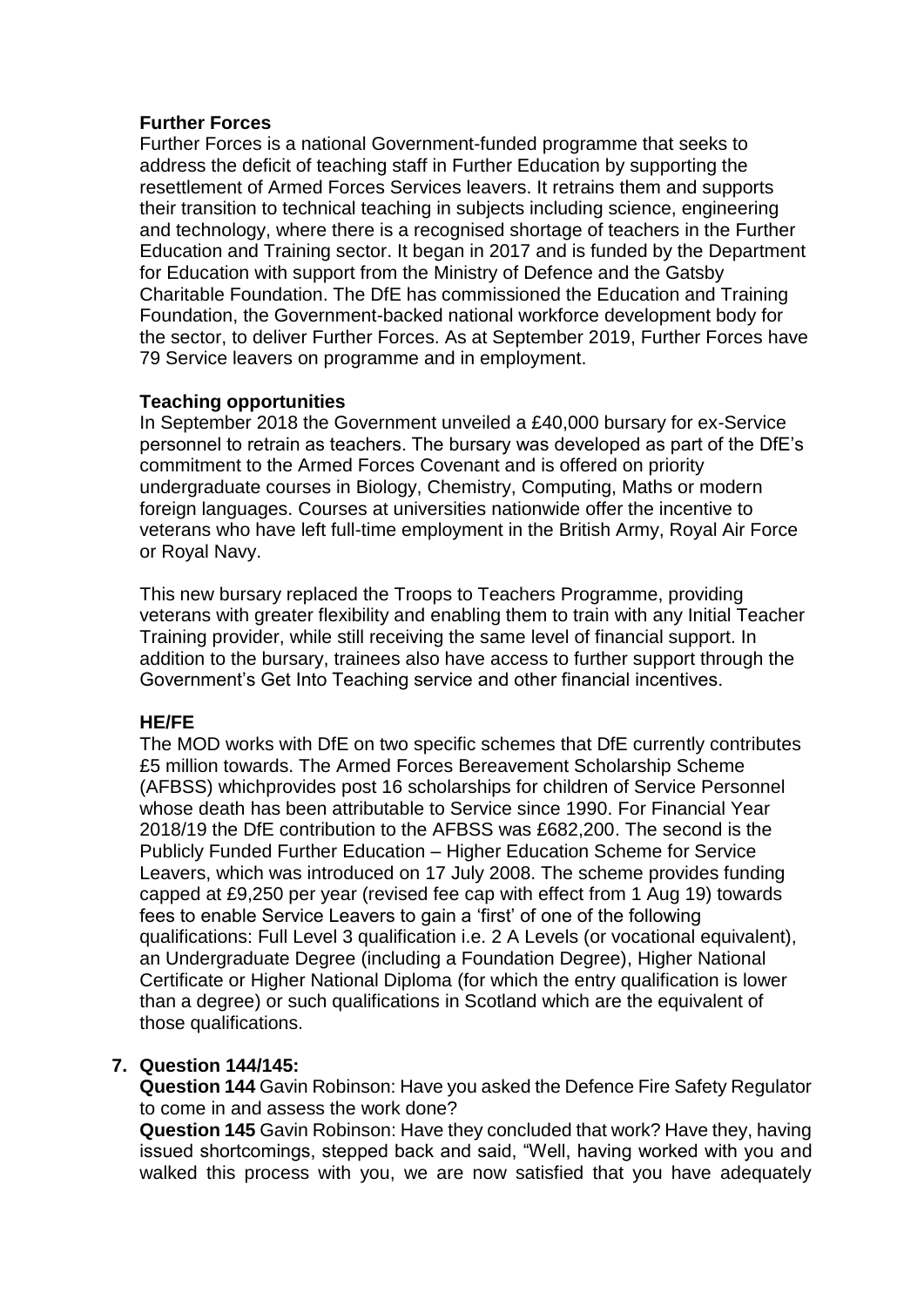responded to these improvement notices"?

### Response

As you know the Defence Fire Safety Regulator's (DFSR) role is to provide assurance that Defence is compliant with the law and DFSR regulation. A full detailed assessment of its regulation audits, findings and assessments are contained within the 2018/19 DSA Annual Assurance Report that will shortly be published on Gov.uk. The Report concludes that Head Office had demonstrated decisive leadership in responding to previous concerns. Acknowledging that areas of improvement still remain, the commitment shown by the Head Office and Top Level Budgets shows continued improvement of the Fire Safety picture within Defence. One measure of progress is that 8 of the 11 enforcement notices raised by DFSR over the previous 12 month period have now been resolved.

**8. Questions 158/9:** Military Flying Training System (MFTS) pilot experience grid **Question 158** Chair: After this hearing, can you perhaps supply us with a grid that shows us what the story has been in terms of the career timetable of a new recruit, from what it was before 2010 through to where it is now and where it is projected to be?

**Question 159** Chair: I think we would like to have this updated every six months or something like that, so we can see what sort of progress has been made. I think we have to keep a close eye on it.

#### Response

The Department will provide data for flying training for 2014 and 2015 within the next three months. The independent NAO report completed in 2015 noted that the average time in training for the RAF was:

- Fast Jet 6.9 years

- Rotary Wing 4.5 years

- Multi Engine 3.8 years

<https://www.nao.org.uk/report/military-flying-training/>

The current and projected time in flying training from the end of Initial Officer Training, to the end of phase 2/MFTS is shown in the table below:

|              | 2019/20     | 2020/21 | 2021/20 | 2022/23 | 2023/24 |
|--------------|-------------|---------|---------|---------|---------|
| Fast Jet     | 6.5         | 5.9     | 5.4     | 4.2     | 2.0     |
| Rotary Wing  | 4.3         | 4.6     | 3.1     | 1.8     | 1.8     |
| Multi Engine | $3.4 - 4.6$ | 3.7     | 2.9     | 1.6     | 1.6     |

The backlog of pilots 'holding' (pre-elementary flying training) in the training system is currently around 200. This is on track to reduce to 30 for the RAF and 25 each for the Army and RN by April 2021.

The Department is clearing this backlog through a programme of outsourcing and protected the frontline through biasing pilot tours into cockpits. These approaches are sustainable until the UKMFTS reaches maturity in 2021.